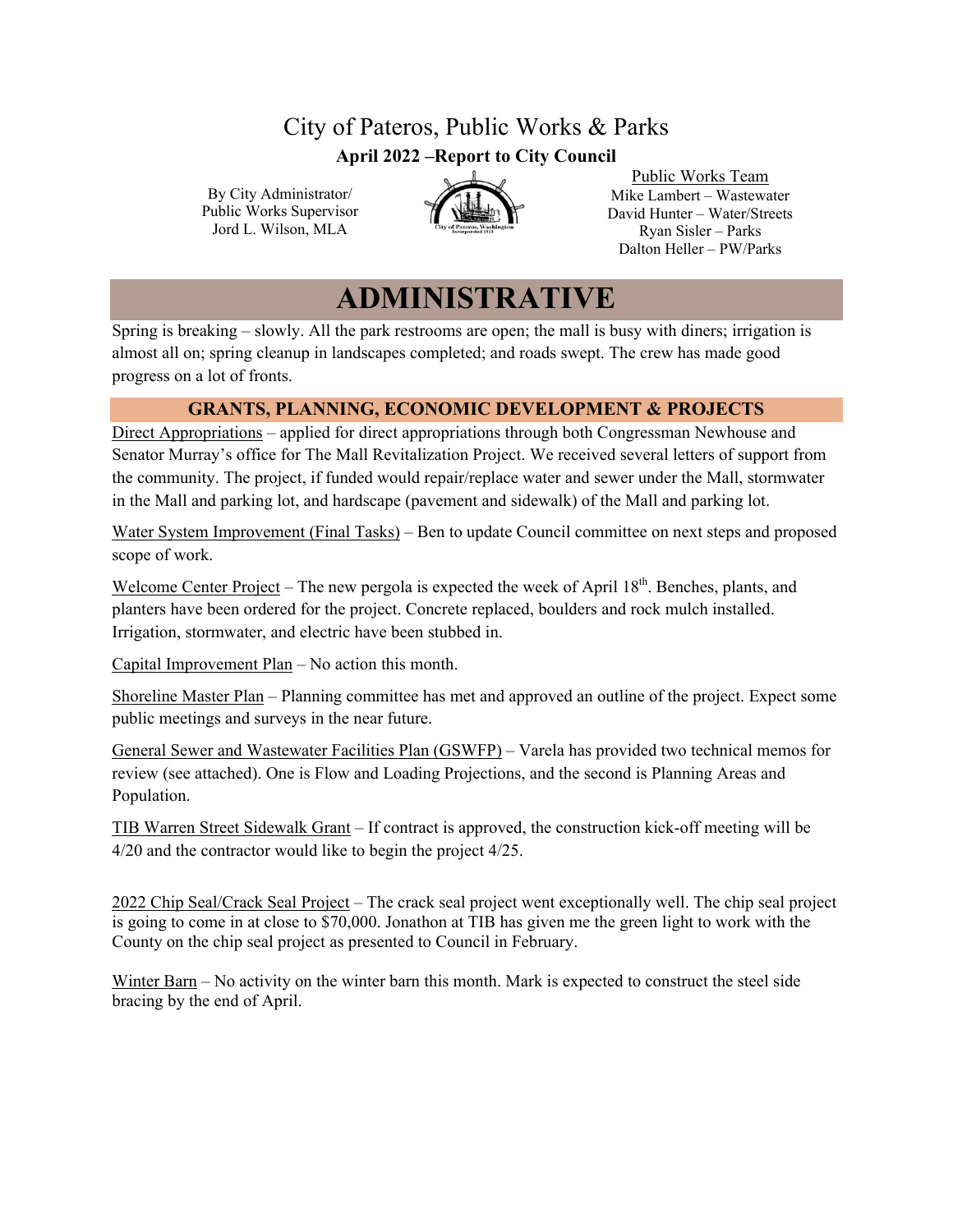Solar Project – I am attaching a preliminary schedule for the solar project. They are shooting for installation the last two weeks of June. Charging Stations for Downtown – working with Cyan Strategies on a grant for four high speed charging stations for downtown Pateros. Community Kiosk in the Mall – Working with Okanogan Tourism and the County on kiosk. They are in the process of hiring a designer for the kiosk.

# **PUBLIC WORKS**

#### **MAR/APR ACTIVITIES**

- $\checkmark$  Park restrooms opened
- $\checkmark$  Ives Landing opened
- $\checkmark$  Finished spring cleanup of landscapes
- $\checkmark$  Park irrigation turned on
- $\checkmark$  Repaired sewer main at Independence and Ives
- $\checkmark$  Repaired sewer main at top of Edna Street (found manhole missing for 25+ years)
- $\checkmark$  Completed First Aid and other training
- $\checkmark$  Pedestrian crosswalk signs set out including pedestrian crossing signs on Warren near the Tennis Courts.
- $\checkmark$  Hydrant ready for replacement on Industrial Way.
- $\checkmark$  Repaired grass in front of Riverview Pavilion
- $\checkmark$  Tree pruning
- $\checkmark$  First mow of the season including the ditch. **APR/MAY PLANNED ACTIVITIES**

#### Road patch and prep for chip seal

- Finish breezeway utility installation.
- Install steel bracing on Winter Barn
- Paint Winter Barn storage containers in preparation for setting roof.
- Finish turning on all irrigation and repair water lines
- ❖ Replace fire hydrant on Industrial Way.
- $\triangle$  Kickoff weed spraying

### **PARKS & RECREATION**

- Spring cleanup has been completed in park and city landscapes.
- **Roman has begun mowing.**
- Ryan has got almost all the irrigation up and running for the season.

| <b>2nd QUARTER</b>                       |  |  |                 |  |         |   |  |  |  |  |
|------------------------------------------|--|--|-----------------|--|---------|---|--|--|--|--|
| <b>PUBLIC WORKS PERPETUAL CALENDAR</b>   |  |  |                 |  |         |   |  |  |  |  |
| <b>APRIL</b>                             |  |  | WK1WK2WK3WK4    |  | %       |   |  |  |  |  |
| Peak Park M&O Tasks                      |  |  |                 |  | Ongoing |   |  |  |  |  |
| <b>Cross Connection Special Projects</b> |  |  |                 |  |         |   |  |  |  |  |
| <b>Facility Painting</b>                 |  |  |                 |  |         |   |  |  |  |  |
| Sign Survey M&O                          |  |  |                 |  |         |   |  |  |  |  |
|                                          |  |  |                 |  |         |   |  |  |  |  |
| <b>MAY</b>                               |  |  | WK1 WK2 WK3 WK4 |  | %       |   |  |  |  |  |
| Schedule annual generator                |  |  |                 |  | 100     |   |  |  |  |  |
| Fertilize Memorial for APJ               |  |  |                 |  |         |   |  |  |  |  |
| Schedule swim dock with PUD              |  |  |                 |  |         |   |  |  |  |  |
| <b>Plant Mall Containers</b>             |  |  |                 |  |         |   |  |  |  |  |
| Peak Park M&O Tasks                      |  |  |                 |  |         |   |  |  |  |  |
|                                          |  |  |                 |  |         |   |  |  |  |  |
| <b>JUNE</b>                              |  |  | WK1 WK2 WK3 WK4 |  | %       | ✔ |  |  |  |  |
| <b>Street Striping</b>                   |  |  |                 |  |         |   |  |  |  |  |
| Peak Park M&O Tasks                      |  |  |                 |  |         |   |  |  |  |  |
|                                          |  |  |                 |  |         |   |  |  |  |  |

| Parks RV/Camping/Parking Fees Memorial & Ives Landing |                                               |              |              |              |              |               |  |  |  |
|-------------------------------------------------------|-----------------------------------------------|--------------|--------------|--------------|--------------|---------------|--|--|--|
|                                                       | 2017                                          | 2018         | 2019         | 2020         | 2021         | 2022          |  |  |  |
| <b>JAN</b>                                            | Ś                                             | Ś            |              |              | Ś<br>105.00  |               |  |  |  |
| FEB                                                   | \$                                            | \$<br>25.00  |              |              | Ś<br>245.00  |               |  |  |  |
| <b>MAR</b>                                            | \$<br>$\overline{a}$                          | \$           |              |              | Ś<br>110.00  | \$.<br>105.00 |  |  |  |
| <b>APR</b>                                            | \$<br>97.00                                   | Ś<br>25.00   | 160.00<br>\$ |              | 580.00<br>Ś  |               |  |  |  |
| <b>MAY</b>                                            | \$<br>136.50                                  | Ś<br>332.00  | \$<br>85.00  |              | Ś<br>775.00  |               |  |  |  |
| <b>JUN</b>                                            | \$<br>423.00                                  | \$1,227.85   | \$<br>35.00  | \$1,855.00   | \$2,635.00   |               |  |  |  |
| <b>JUL</b>                                            | \$<br>279.00                                  | \$2,866.88   | \$1,200.00   | \$3,318.00   | \$1,794.25   |               |  |  |  |
| <b>AUG</b>                                            | \$1,195.24                                    | \$3,676.00   | \$740.25     | \$1,994.00   | \$1,105.00   |               |  |  |  |
| <b>SEP</b>                                            | \$<br>410.35                                  | Ś<br>814.00  | \$1,739.00   | \$1,125.00   | \$1,437.10   |               |  |  |  |
| OCT                                                   | \$<br>153.00                                  | Ś<br>460.00  | \$<br>120.00 | \$305.00     | \$<br>135.00 |               |  |  |  |
| <b>NOV</b>                                            | \$<br>6.00                                    | \$<br>37.00  | \$<br>145.00 | \$<br>2.00   | \$<br>35.00  |               |  |  |  |
| <b>DEC</b>                                            | \$                                            | Ś            | \$           |              |              |               |  |  |  |
| <b>Total</b>                                          | \$2,700.09                                    | \$9,463.73   | \$4,224.25   | \$8,599.00   | \$8,956.35   | \$<br>105.00  |  |  |  |
| <b>YTD</b>                                            | \$                                            | \$<br>25.00  | \$           | \$           | \$460.00     | 105.00<br>Ś   |  |  |  |
|                                                       | <b>Ives Landing Dump Station (Sewer Dept)</b> |              |              |              |              |               |  |  |  |
|                                                       |                                               |              |              |              |              |               |  |  |  |
|                                                       | 2017                                          | 2018         | 2019         | 2020         | 2021         | 2022          |  |  |  |
| <b>JAN</b>                                            | \$                                            | \$           |              |              |              |               |  |  |  |
| FEB                                                   | \$                                            | \$<br>10.00  |              |              |              |               |  |  |  |
| <b>MAR</b>                                            | \$<br>÷,                                      | \$<br>÷      |              |              |              | \$<br>24.00   |  |  |  |
| <b>APR</b>                                            | \$<br>48.16                                   | \$<br>40.00  | \$<br>21.00  | \$<br>113.00 |              |               |  |  |  |
| <b>MAY</b>                                            | Ś<br>95.85                                    | Ś<br>85.00   |              |              | Ś<br>186.00  |               |  |  |  |
| JUN                                                   | \$<br>228.00                                  | \$<br>240.00 | 230.75<br>\$ | \$<br>268.00 | \$<br>519.41 |               |  |  |  |
| JUL                                                   | \$<br>276.00                                  | 285.00<br>\$ | 280.92<br>\$ | \$<br>224.00 | \$<br>120.00 |               |  |  |  |
| <b>AUG</b>                                            | Ś<br>305.00                                   | 112.00<br>Ś  | Ś<br>155.00  | \$<br>341.75 | Ś<br>358.00  |               |  |  |  |
| <b>SEP</b>                                            | \$<br>97.00                                   | \$<br>143.00 | \$<br>236.06 | \$<br>126.25 | \$<br>375.00 |               |  |  |  |
| <b>OCT</b>                                            | \$<br>145.50                                  | Ś<br>164.00  | \$<br>116.00 | \$<br>201.35 | \$<br>230.15 |               |  |  |  |
| <b>NOV</b>                                            | \$<br>104.75                                  | \$<br>53.00  | \$           | \$           | \$           |               |  |  |  |
| <b>DEC</b>                                            | Ś                                             | Ś<br>83.00   | Ś            |              |              |               |  |  |  |
| Total                                                 | \$1,300.26                                    | \$1,215.00   | \$1,039.73   | \$1,274.35   | \$1,788.56   | \$<br>24.00   |  |  |  |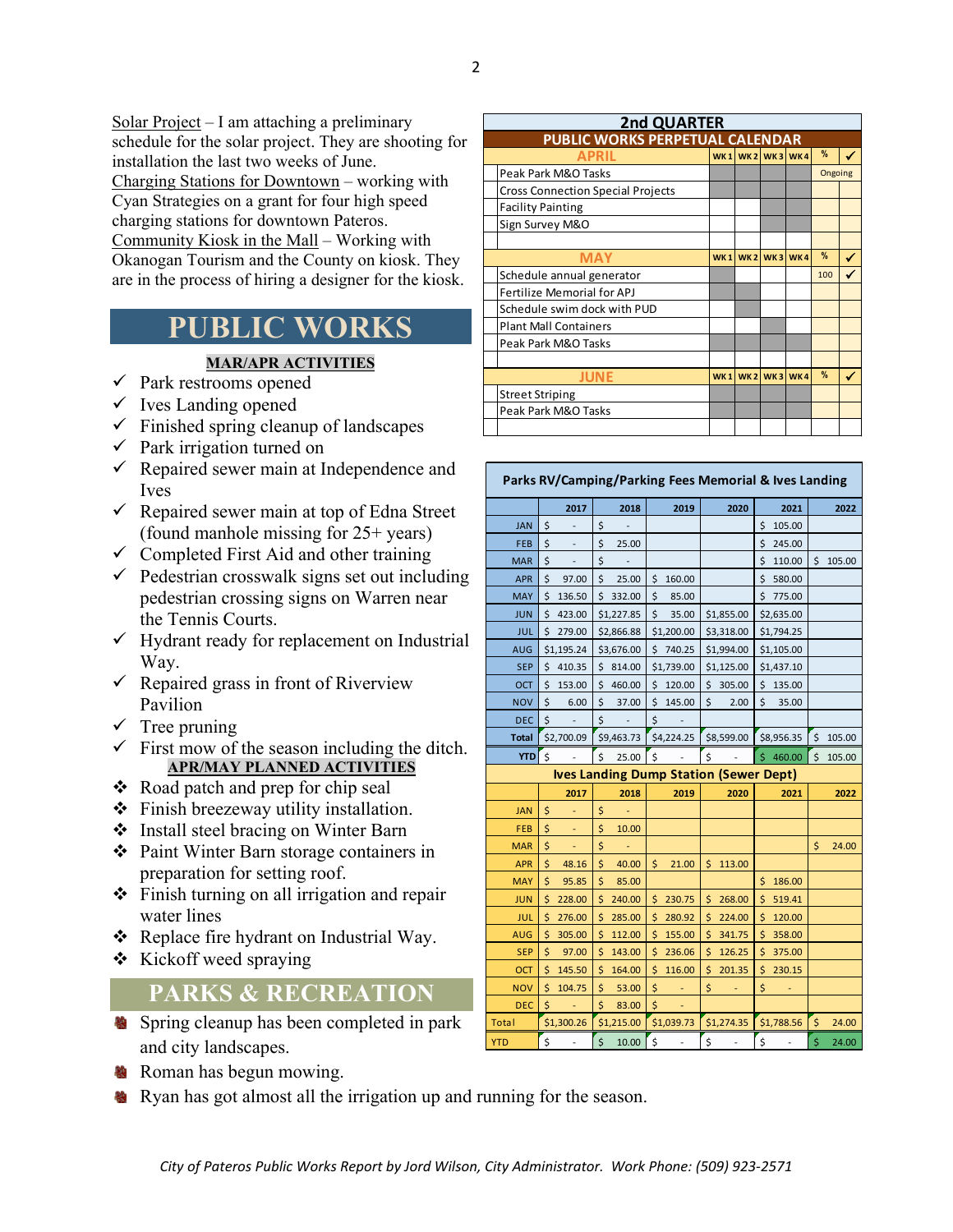- **Sand and soil have been brought into the lawn in front of the Riverview Pavilion and it has** been reseeded. The area holds water, and we are trying to lift it so that it will not be saturated during summer event season. Hopefully, the grass will be mature in in time for the first movie event.
- The PUD had a pre-bid meeting on the trail connecting Memorial Park to Ives Landing. It is still on track for fall construction.

#### **WATER DEPARTMENT**

With new equipment comes costs. We now have backup generators for both water and sewer system on a biannual service contract which requires us to hire an electrician and testing company to run the service tests. The generators are put under a load to ensure that they will perform in an emergency. The testing costs over \$3,000 per generator  $-2$  for our wells and  $2$ for our sewer system.

| <b>MARCH</b>                                                                                                                                                                                                                                               |                                         |                  | <b>2022 WATER PRODUCTION</b>                                                                                                                            |                     |                        |                                     |            |                    |               |                                              |      |
|------------------------------------------------------------------------------------------------------------------------------------------------------------------------------------------------------------------------------------------------------------|-----------------------------------------|------------------|---------------------------------------------------------------------------------------------------------------------------------------------------------|---------------------|------------------------|-------------------------------------|------------|--------------------|---------------|----------------------------------------------|------|
|                                                                                                                                                                                                                                                            | 2018                                    | 2019             | 2020                                                                                                                                                    | 2021                | 2022                   |                                     | 2018       | 2019               | 2020          | 2021                                         | 2022 |
| Jan                                                                                                                                                                                                                                                        | 1,797,800                               | 2,121,438        | 2,036,291                                                                                                                                               | 2,277,596           | 2,673,280              | Jul                                 | 17,454,000 | 18,968,280         | 16,601,532    | 19,584,242                                   |      |
| Feb                                                                                                                                                                                                                                                        | 1,552,000                               | 2.056.813        | 1,946,743                                                                                                                                               | 2,057,440           | 1.974.640              | Aug                                 | 14,152,900 | 16,600,547         | 16,750,284    | 15,522,640                                   |      |
| Mar                                                                                                                                                                                                                                                        | 1,778,900                               | 2,260,796        | 2,373,833                                                                                                                                               | 2,133,860           | 2,375,360              | <b>Sepl</b>                         | 10,192,700 | 8,729,598          | 12,227,228    | 11,318,457                                   |      |
| Apr                                                                                                                                                                                                                                                        | 2,963,400                               | 4,503,629        | 6,608,729                                                                                                                                               | 6,062,448           |                        | Oct                                 | 6,663,600  | 4,690,568          | 5,526,800     | 6,718,040                                    |      |
| May                                                                                                                                                                                                                                                        | 9,611,300                               | 12,892,999       | 10,446,235                                                                                                                                              | 11,714,756          |                        | <b>Nov</b>                          | 2,076,600  | 2,178,552          | 1,961,332     | 2,909,658                                    |      |
| Jun                                                                                                                                                                                                                                                        | 13,457,700                              | 16,082,186       | 13,249,332                                                                                                                                              | 15.794,652          |                        | Dec                                 | 1,867,529  | 1,918,369          | 1,943,276     | 2,196,784                                    |      |
|                                                                                                                                                                                                                                                            |                                         |                  |                                                                                                                                                         |                     |                        |                                     |            |                    |               |                                              |      |
| Year to<br><b>Date Total</b>                                                                                                                                                                                                                               | 2018                                    | 2019             | 2020                                                                                                                                                    | 2021                | 2022                   | <b>Pump Station #3</b>              |            |                    |               | 2.375.360                                    |      |
| <b>Gallons</b>                                                                                                                                                                                                                                             | 5,128,700                               | 6.439.047        | 6,356,867                                                                                                                                               | 6.468.896           | 7,023,280              | <b>Pump Station #4</b>              |            |                    |               |                                              |      |
|                                                                                                                                                                                                                                                            | % of change YTD compared to 2018<br>27% |                  |                                                                                                                                                         |                     |                        |                                     |            |                    |               |                                              |      |
| <b>Water Quality Testing</b><br>This is an indicator test for total coliform (good and bad). The presence of coliform<br><b>Coliform Test</b><br>in a sample indicates the need for further testing                                                        |                                         |                  |                                                                                                                                                         |                     |                        |                                     |            |                    |               |                                              |      |
| 3/8/2022                                                                                                                                                                                                                                                   |                                         |                  | 2 Tests                                                                                                                                                 |                     | <b>Coliform absent</b> |                                     |            |                    |               |                                              |      |
| A target residual of 0.3-0.5 (min. 0.2) used to control microbes *As part of routine monitoring, the chlorine input rate<br><b>Chlorine Monitoring</b><br>is immediately increased for all chlorine tests results below 0.2 to meet the DOH minimum of 0.2 |                                         |                  |                                                                                                                                                         |                     |                        |                                     |            |                    |               |                                              |      |
| <b>Month</b><br>$3/1 - 3/31$<br>0.25                                                                                                                                                                                                                       |                                         | <b>Median of</b> | <b>Target Min Chlorine Levels is 0.20 at</b><br><b>Daily samples Mon-Fri</b><br>furthest point in system. Target levels 0.3 -<br>$1.50$ (4.0 State MCL) |                     |                        |                                     |            |                    |               |                                              |      |
| <b>Manganese Testing</b><br>Historic Highs from old wells 0.2-0.7 & DOH SMCL 0.05                                                                                                                                                                          |                                         |                  |                                                                                                                                                         |                     |                        | <b>Next schedule manganese test</b> |            |                    |               |                                              |      |
| Location                                                                                                                                                                                                                                                   |                                         | Date             |                                                                                                                                                         | <b>Most Current</b> |                        | Average                             |            | Low                | <b>Median</b> | <b>Pump station #3 April</b>                 |      |
| <b>Pump Station #3</b>                                                                                                                                                                                                                                     |                                         | 03/02/22         | 0.00079                                                                                                                                                 |                     |                        | 0.00113                             | 0.01207    | 0.00010<br>0.00017 |               | <b>Downtown Pump station -</b><br><b>TBD</b> |      |
| <b>Pump Station #4</b>                                                                                                                                                                                                                                     |                                         | 09/10/21         | 0.66800                                                                                                                                                 |                     |                        | 0.12412                             | 0.66800    | 0.00037            | 0.09879       |                                              |      |
|                                                                                                                                                                                                                                                            |                                         |                  |                                                                                                                                                         |                     |                        |                                     |            |                    |               |                                              |      |

#### **STREET DEPARTMENT**

All city streets were crack sealed (over twenty-six miles of crack seal). We did not do any parking lots or areas outside the lane of travel. Jonathon at TIB was unable to be present, but I sent lots of pictures. TIB was pleased with the project, and we will move into pavement repairs in anticipation of a summer/fall chip seal.